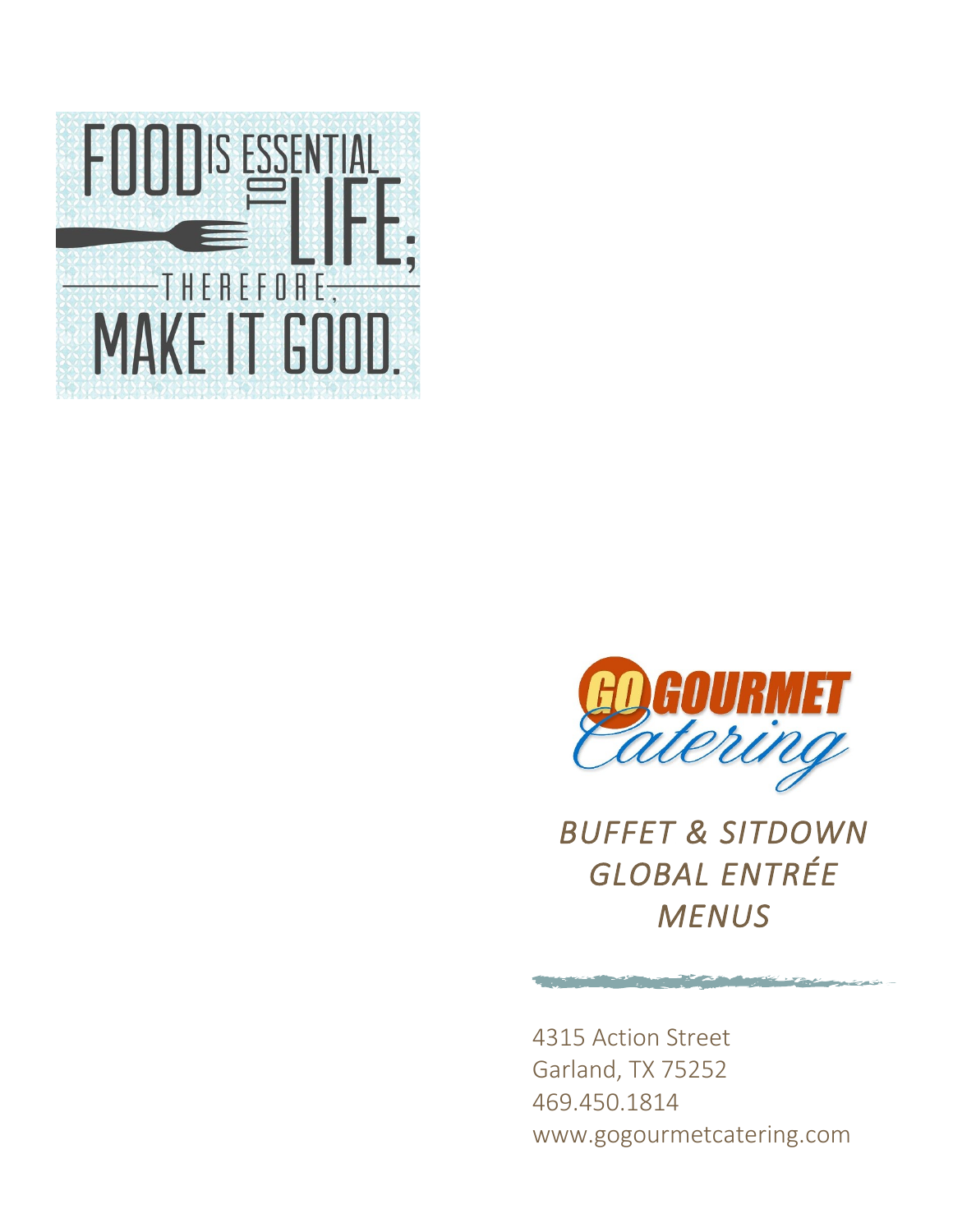# **CARNIVORE**

TRUFFLED FINGERLING POTATOES WITH A CHAMPAGNE CREAM SAUCE ATOPLUMP CRAB AND A PAN SEARED FILET 69

GRILLED PORK TENDERLOIN FILLED WITH WALNUT ROMESCO AND SERVED WITH CARAMELIZED DATE-SHALLOT SAUCE 45

PAN SEARED PORK TENDERLOIN WITH A PUMPKIN AND SPINACH STUFFING WITH A NUTMEG CREAM SAUCE 36

SLICED TRI-TIP SIRLOIN WITH A DIJON PEPPERCORN CREAM SAUCE 34

BARBEQUE BEEF SHORT RIBS WITH DRIED CHERRY SALSA 42

RACK OF WILD BOAR WITH A HILL COUNTRY MINT SAUCE 49 (BASED ON AVAILABILITY)

SEARED VENISON LOIN WITH A VANILLA PECAN DEMI-GLACE 75

CHISHOLM TRAIL SLOW ROASTED BEEF BRISKET 28

TEXAS RIB-EYE STEAK WITH MAITRE'D HERB BUTTER 56

BLACKENED QUEEN CUT PRIME RIB WITH JUNIPER AU JUS 44

"COWBOY MIX GRILL" WITH TEXAS SMOKED SAUSAGE, PULLED PORK, SLICED MESQUITE BRISKET 44

*\*ALL ENTREES INCLUDE THREE COMPANIONS AND DESSERTS* 

# **CARNIVORE CONTINUED …**

GRILLED FILET OF BEEF SERVED ATOP A BLUE CHEESE RISOTTO CAKE WITH FIVE-ONION RAGOUT TOPPED WITH BRAISED ENDIVE AND ACCOMPANIED WITH A CHERRY COGNAC DEMIGLACE 70

HERB CRUSTED NEW ZEALAND RACK OF LAMB WITH MINT SALSA VERDE 49

NEW ENGLAND STYLE POT ROAST WITH PEARL ONIONS, FRESH HERBS, CARROTS, AND POTATOES COOKED IN BURGUNDY WINE 28

CARNE ASADA WITH CHIMMICHURRI SAUCE 29

BALSAMIC ORANGE GLAZED FLANK STEAK 29

24-HOUR BRINED PORKLOIN FENNEL ENCRUSTED WITH APPLE MUSTARD CRÈME 30

ASIAN LACQUERED HOISIN PORK TENDELOIN 28

LAMB OSSO BUCCO WITH A MUSHROOM DEMI-GLACE 39.99

BABY BACK PORK RIBS WITH APRICOT CHIPOTLE GLAZE 29

SEARED PEPPERCORN CRUSTED TENDERLOIN WITH STEAK DIANE SAUCE 45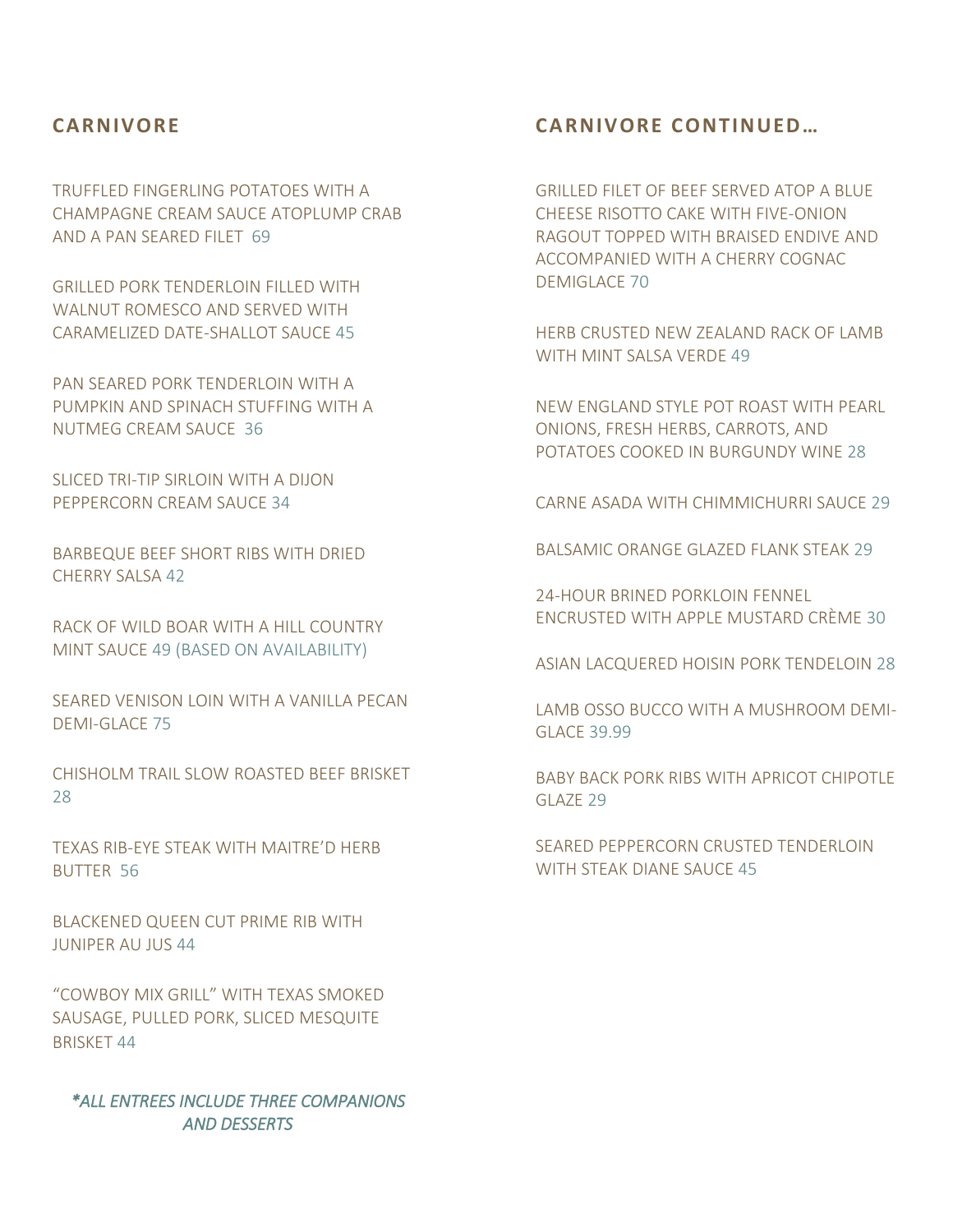#### **O C E A N**

GOLDEN RUBBED ARTIC CHAR ATOP A BED OF BRAISED LEEKS AND GOLDEN CHANTERELLE MUSHROOMS SERVED WITH CARAMELIZED CIPPOLINI ONION SAUCE AND CAVIAR BUTTER 46

ROASTED COD WITH OLIVES, CAPERS, TOMATO AND BASIL 36

COWBOY SHRIMP ON WHITE CORN GRITS WITH VERMONT WHITE CHEDDAR 29

PAN SEARED FLOUNDER WITH A TEXAS HILL COUNTRY PORT AND GOAT CHEESE BUTTER 32

OVEN ROASTED PECAN AND ORANGE ZEST TEXAS RED FISH WITH A WASABI CREAM SAUCE 32

STUFFED RED SNAPPER WITH TEXAS CRAB AND PEARL COUSCOUS 35

PAN SEARED TUNA WITH SPICY NAPA CABBAGE SLAW 38

PAN SEARED TILAPIA WITH A LEMON HERB CREAM REDUCTION 25

BOSTON COD BAKED WITH HERBED BUTTERED BREAD CRUMBS 29

CRANBERRY PECAN ENCRUSTED SALMON WITH A CITRUS BUERRE BLANC 29

BALSAMIC AND SWEET CHILI ROASTED SALMON 31

NEW ENGLAND LOBSTER BOIL MARKET PRICE

CRAWFISH BOIL (SEASONAL) MARKET PRICE

*\*ALL ENTREES INCLUDE THREE COMPANIONS AND DESSERTS* 

#### **L A N D A N D A I R**

SAUTÉED CHICKEN BREAST WITH PROSCIUTTO, MOZZARELLA AND CRIMINI MUSHROOMS IN A MADEIRA CREAM SAUCE 29

CONFIT OF DUCK KING RANCH CASSEROLE WITH TEXAS WILD MUSHROOMS - 29

CHILI RELLENO WITH DRIED APRICOTS, TOASTED ALMONDS, CHICKEN AND MASCARPONE 26

MAPLE SHERRY GLAZED TEXAS QUAIL 38

PAN SEARED CHICKEN BREAST WITH A VIRGINIA HAM CRANBERRY STUFFING WITH AN APPLE CIDER CREAM SAUCE 29

BRINED HERB ROASTED ROAST TURKEY 29

CHICKEN FRIED CHICKEN WITH TABASCO GRAVY 23

SPINACH AND RICOTTA STUFFED CHICKEN WITH A CHANTERELLE MUSHROOM SAUCE 29

SEARED DUCK BREAST W/ AN ANJOU PEAR AND BALSAMIC COMPOTE WITH SHALLOT REDUCTION 38

CHICKEN WELLINGTON – PASTRY WRAPPED CHICKEN BREAST WITH BRIE CHEESE AND A PEACH PRESERVE 31

CHICKEN MILANESE WITH A LEMON CAPER BUERRE BLANC 25

MODENA CHICKEN WITH BALSAMIC GLAZED PORTABELLA MUSHROOMS WITH SAUTÉED ONIONS AND RED PEPPER WITH MELTED GOUDA 25

CHICKEN PROVENCAL WITH ARTICHOKES, CAPERS, ROMA TOMATOES AND SAUTÉED ONIONS 24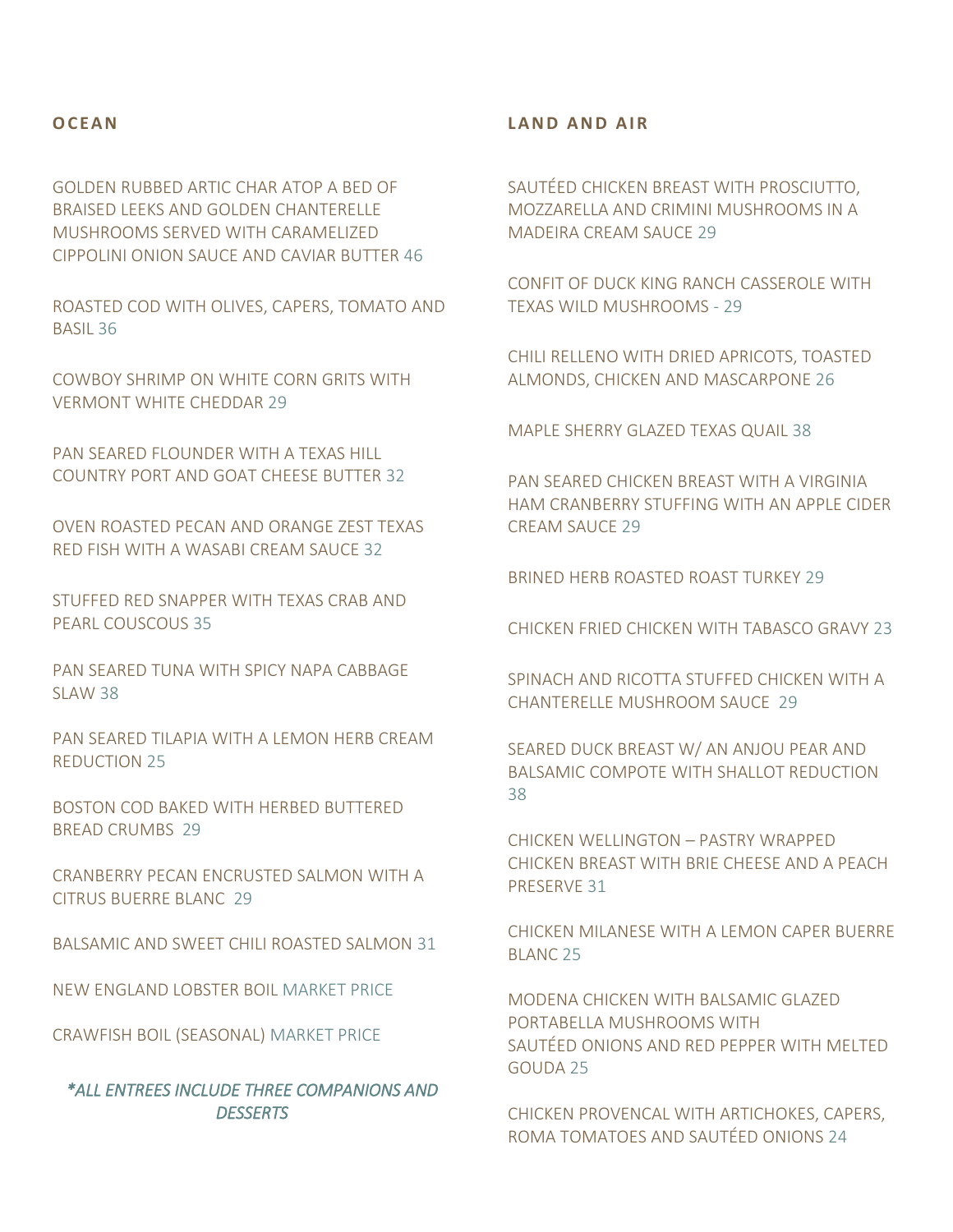## **P A S T A**

CAVELLI PASTA WITH SAUTÉED CHICKEN, SWISS CHARD, BALSAMIC ROASTED SHALLOTS AND GRAPETOMATOES IN A FONTINA CREAM SAUCE 24

FETTUCCINI ALFREDO WITH GRILLED CHICKEN 20

PENNE PASTA WITH GRILLED CHICKEN, SUN-DRIED TOMATOES, BROCCOLI IN A PARMESAN CREAM SAUCE 22

LASAGNA BEEF BOLOGNESE 20

CHICKEN SPINACH AND SUNDRIED TOMATO LASAGNA WITH VODKA SAUCE 21

VEAL, SPINACH AND RICOTTA MANICOTTI WITH TOMATO BASIL CREAM SAUCE 26

*\*ALL ENTREES INCLUDE THREE COMPANIONS AND DESSERTS* 

## **V E G E T A R I A N**

EGGPLANT AND PORTABELLA NAPOLEON WITH FRESH MOZZARELLA AND BASIL 20

FOUR CHEESE MANICOTTI 19

SPINACH AND CREMINI MUSHROOM LASAGNA 20

NEW MEXICO GREEN CHILI SOUR CREAM ENCHILADA CASSEROLE 19

SOUTHERN CHEDDAR GRITS WITH GRILLED PORTABELLAS AND PESTO GLAZE 19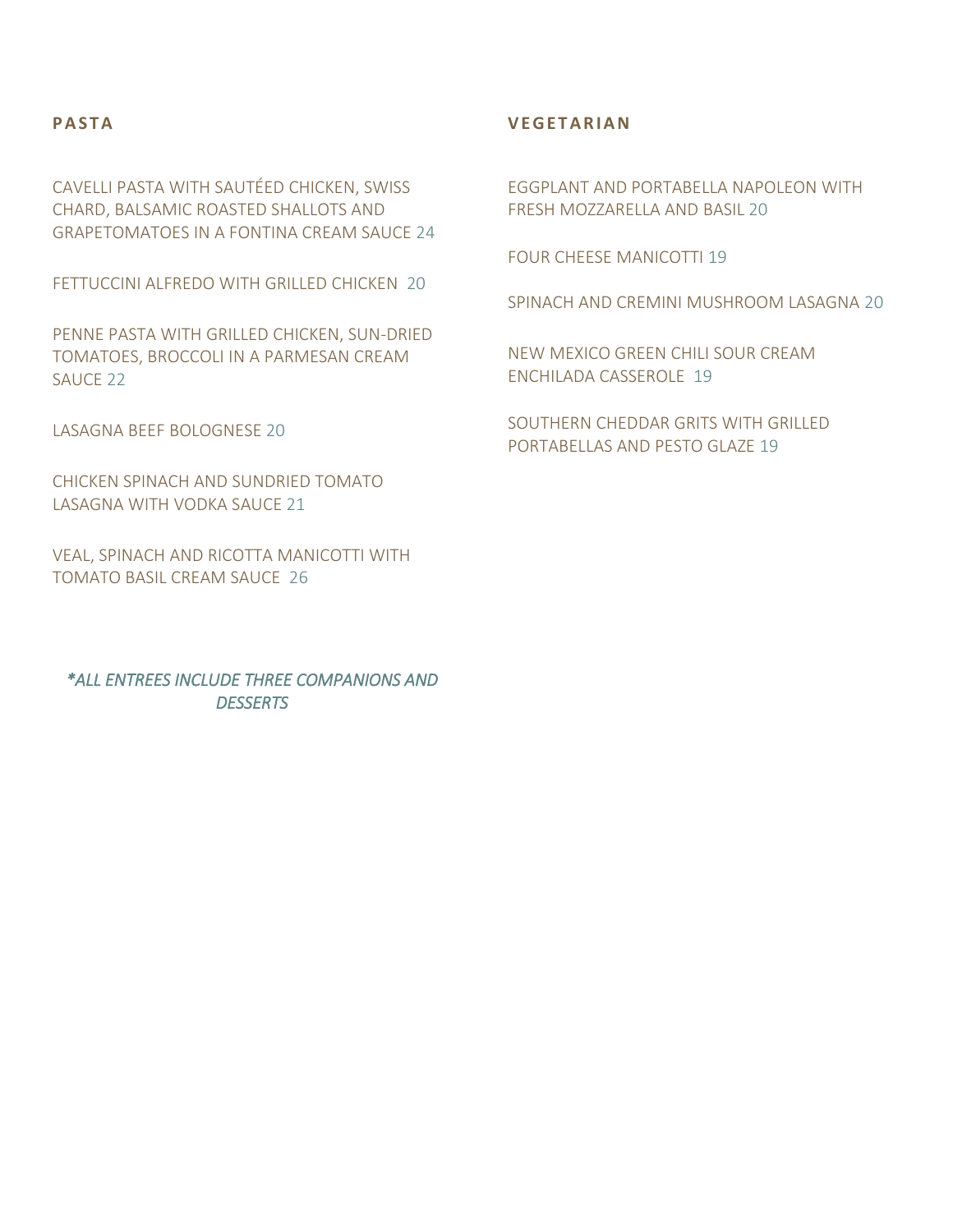#### **C O M P A N I O N S**

FIELD GREEN SALAD WITH SLIVERED ALMONDS, SLICED STRAWBERRIES AND TEXAS GOAT CHEESE

MESCLUN AND ARUGULA MIX WITH DRIED APRICOTS, SPICED PECANS, AND RICOTTA SALATA

JALAPENO SCENTED CAESAR SALAD WITH TORTILLA **STRIPS** 

CAPRESE SALAD

SPINACH SALAD WITH FUJI APPLES, CANDIED WALNUTS AND DANISH BLUE CHEESE

TRADITIONAL FIELD GREEN SALAD WITH CROUTONS, CUCUMBER AND CARROTS

ROMAINE SALAD WITH CASHEWS, MANDARINS, AND SESAME SEEDS W/ PINEAPPLE-CURRY DRESSING

BIBB SALAD WITH BACON, GORGONZOLA AND SLICED PEAR

ORANGE AND CINNAMON GLAZED BABY CARROTS

CHEF'S BABY VEGETABLE MÉLANGE

STEAMED ASPARAGUS DRIZZLED WITH LEMON OLIVE

SAUTÉED SPINACH WITH GARLIC

CREAMED LEAKS AND SWISS CHARD

BROCCOLI ALMONDINE

SAUTÉED BABY SUNBURST SQUASH AND CORGETTES

FRENCH GREEN BEAN

GRILLED VEGETABLE MEDLEY

ORANGE SCENTED SWEET POTATO WITH STRUDEL TOPPING

CHEDDAR AND SCALLION MASHERS

BASIL MASHERS

LOADED TWICE BAKED POTATOES

ROASTED ROSEMARY FINGERLING POTATOES

#### **C O M P A N I O N S**

SAFFRON RICE

SESAME GINGER JASMINE RICE GARLIC BUTTER PENNE PASTA FETTUCCINI ALFREDO TRUFFLE MAC-N-CHEESE PARMESAN POTATO AU GRATIN PECAN AND CRANBERRY WILD RICE PILAF TILLMOOK CHEDDAR AND JALAPENO GRITS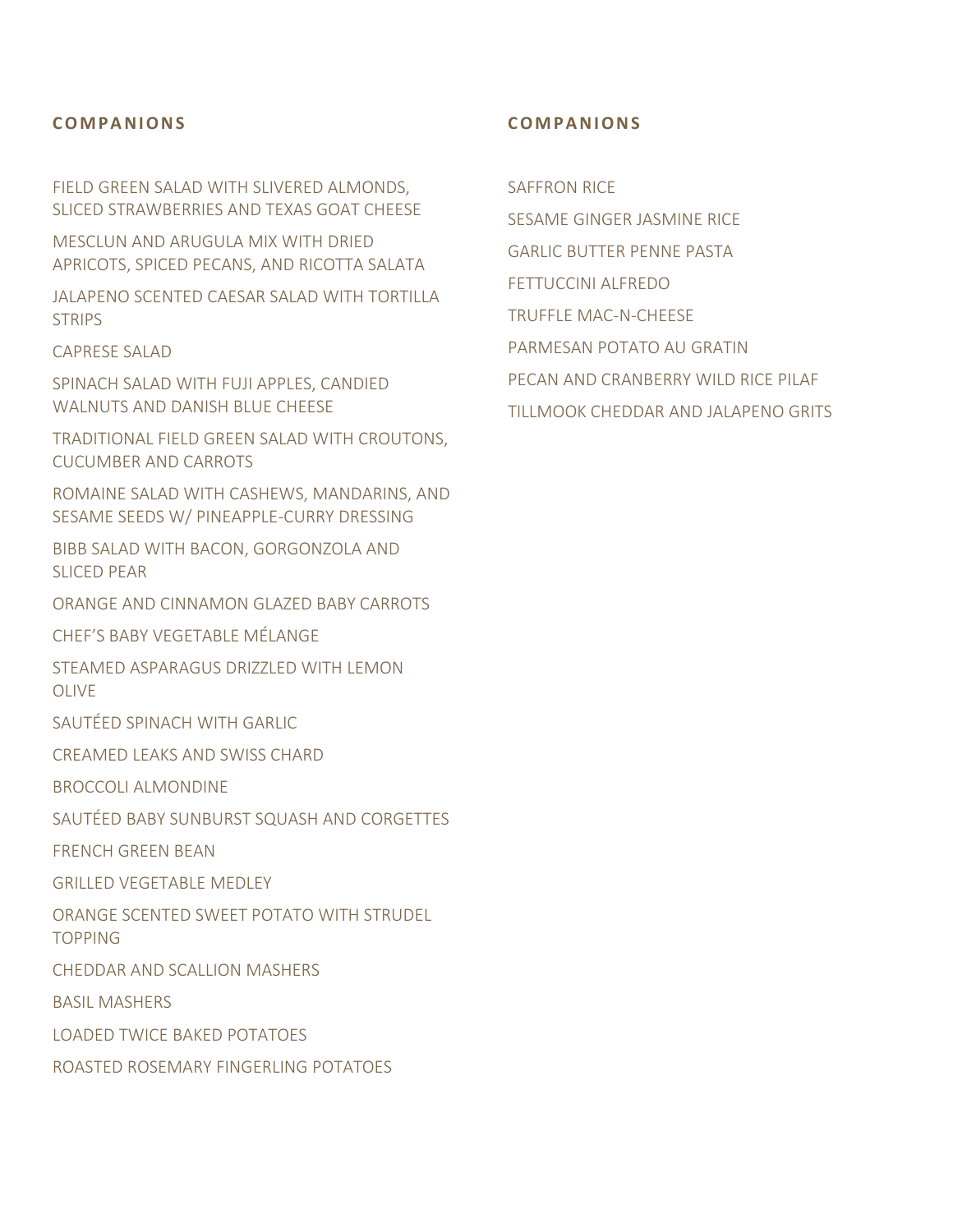## **D E S S E R T S**

PEACH AND RHUBARB CRUMBLE A LA MODE

APPLE COBBLER A LA MODE

TRES LECHES CAKE

GERMAN CHOCOLATE HAZELNUT CAKE

MEYER LEMON MOUSSE CAKE

MILK CHOCOLATE HAZELNUT CAKE

VALRHONA CHOCOLATE CAKE

WARM CHOCOLATE PUDDING CAKE WITH CHOCOLATE GANACHE

VALRHONA CHOCOLATE MOUSSE CAKE

WHITE CHOCOLATE RASPBERRY CAKE

TIRAMISU SERVED IN A WINE GLASS (RENTAL)

ENGLISH TRIFLE IN MARTINI GLASS (RENTAL)

STRAWBERRIES AND CHAMPAGNE - TRIPLE CRÈME MOUSSE (RENTAL)

WARM CHOCOLATE BREAD PUDDING WITH CRÈME ANGLAISE

PROFITEROLES FILLED WITH VANILLA PASTRY CREAM AND SEASONAL BERRIES

NEW YORK STYLE CHEESECAKE WITH CHANTILLY CREAM

ASSORTED MINIATURE DEISGNER TARTLETS AND CAKES